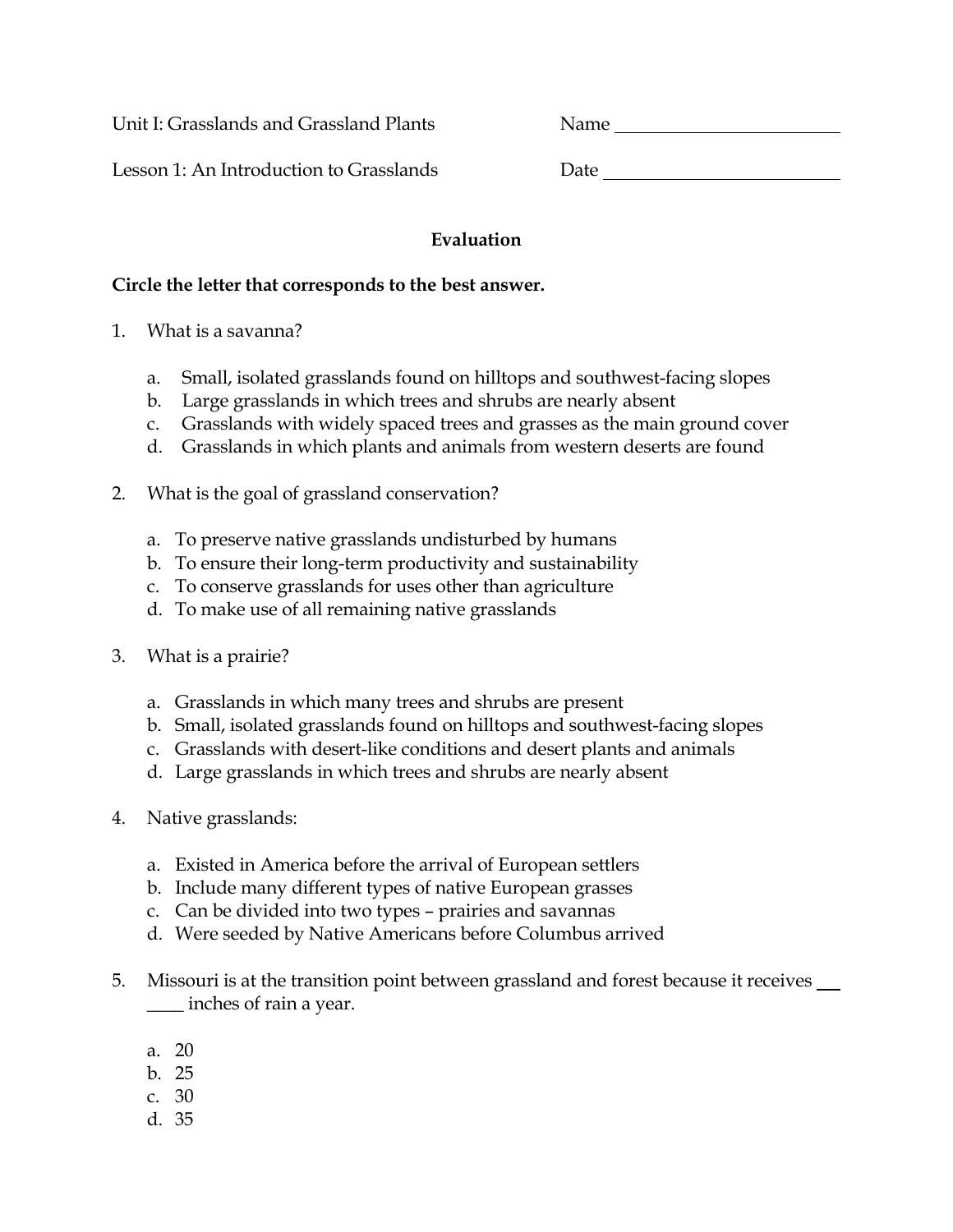## 6. What is a glade?

- a. Small, isolated grasslands with desert-like conditions
- b. Large grasslands in which trees and shrubs are nearly absent
- c. Grasslands that consist of grassland with widely spaced trees
- d. Grasslands in which many trees and shrubs are present

## **Complete the following short answer questions.**

7. What are managed grasslands?

8. What does grassland management involve?

9. What are forages?